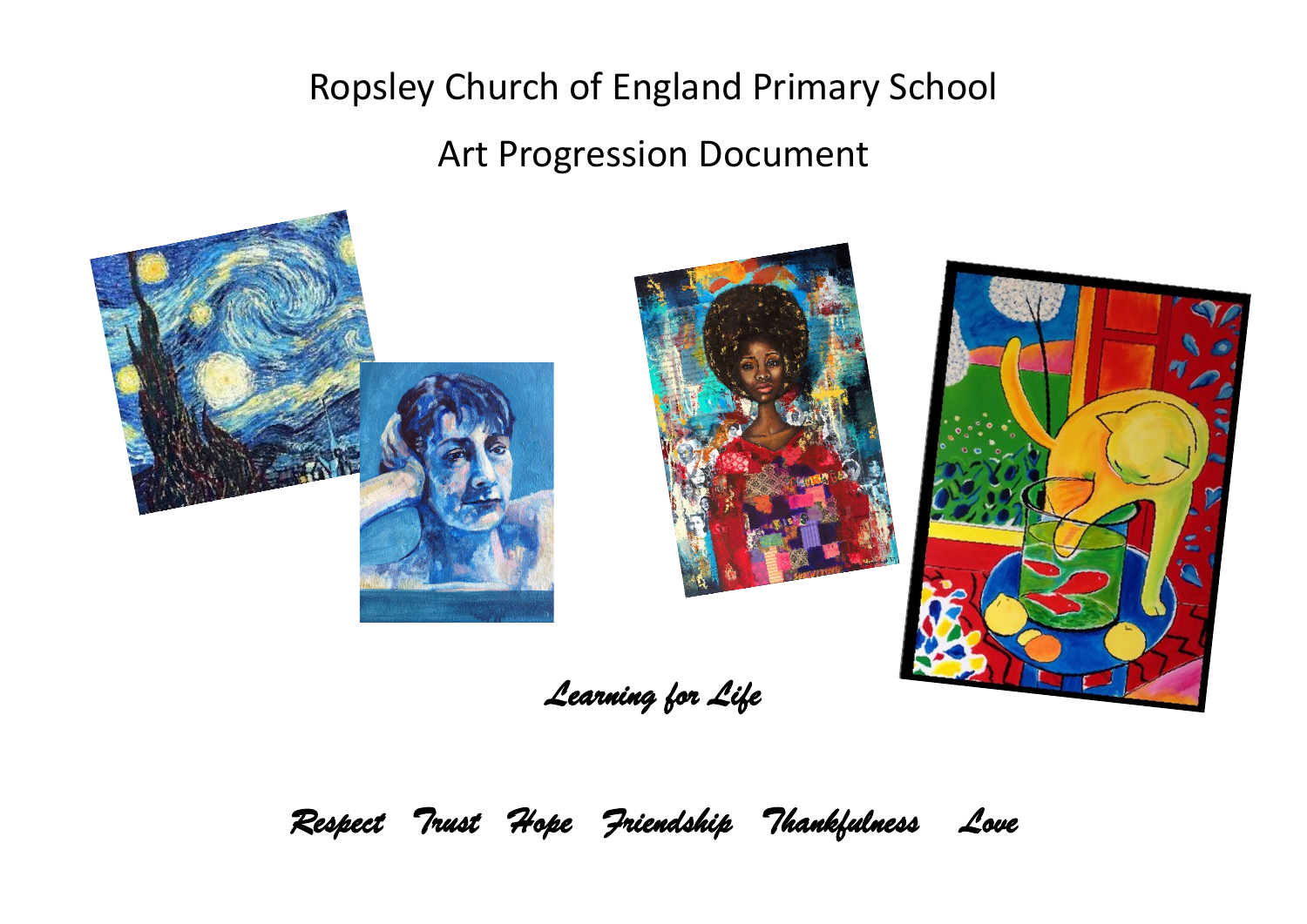| <b>Making</b> |  |
|---------------|--|
|---------------|--|

|                  | <b>EYFS</b>                                                                                                                                                                                                         | Year 1                                                                                                    | Year <sub>2</sub>                                                                                                                                             | Year <sub>3</sub>                                                                                                                             | Year 4                                                                                                                                  | Year 5                                                                                                                                                                                                                                                   | Year <sub>6</sub>                                                                                                                                                                                                                                              |
|------------------|---------------------------------------------------------------------------------------------------------------------------------------------------------------------------------------------------------------------|-----------------------------------------------------------------------------------------------------------|---------------------------------------------------------------------------------------------------------------------------------------------------------------|-----------------------------------------------------------------------------------------------------------------------------------------------|-----------------------------------------------------------------------------------------------------------------------------------------|----------------------------------------------------------------------------------------------------------------------------------------------------------------------------------------------------------------------------------------------------------|----------------------------------------------------------------------------------------------------------------------------------------------------------------------------------------------------------------------------------------------------------------|
| <b>Drawing</b>   | Enjoys making marks, signs<br>and symbols on a variety of<br>types of paper<br>Is spontaneously expressive,<br>using marks, lines and curves<br>Uses line to represent ob-<br>jects seen, remembered or<br>imagined | <b>Exploring mark making</b><br>Using 2D mathematical<br>shapes to draw<br><b>Experimenting with line</b> | <b>Exploring drawing</b><br>techniques<br>Applying tone to<br>create form<br>Developing skill and control<br>with art materials including<br>blending pastels | Identifying and representing<br>subject matter<br>Using geometry and tonal<br>shading<br>Drawing from observation<br>Drawing with<br>charcoal | Creating geometric and<br>mathematical drawings<br>Still life drawing<br>with tone                                                      | Drawing from observation<br>Drawing using the continu-<br>ous line method<br>Using 2D drawings to devel-<br>op ideas for 3D work<br>Drawing from different per-<br>spectives<br>Creating detailed<br>drawings<br>Drawing using mathematical<br>processes | Creating detailed portraits<br>chiaroscuro techniques<br>Developing the continuous<br>line technique<br>Drawing for expression<br>Sketching methods<br>Still life using charcoal<br>Drawing using a negative<br>medium, identifying areas of<br>light and dark |
| Colour           | Experiments with and enjoys<br>colour<br>Can name the primary col-<br>ours                                                                                                                                          | Mixing primary colours to<br>create secondary colours                                                     | Mixing, refining and applying<br>more sophisticated colours                                                                                                   | Making own paint from natu-<br>ral pigments<br>Creating tints and shades                                                                      |                                                                                                                                         |                                                                                                                                                                                                                                                          | Developing colour mixing<br>and tonal shading with col-<br>our<br>Painting in an impressionist<br>style                                                                                                                                                        |
| Painting         | Explores making marks and<br>can hold a paint brush.                                                                                                                                                                | Developing skill and control<br>with painting                                                             | Improving painting skills,<br>developing skill and control<br>when painting                                                                                   | Developing ability to control<br>the tonal quality of paint                                                                                   | Developing technical mastery<br>of painting skills<br>Use a range of different<br>strokes and shades                                    | Further improving skill and<br>control when painting                                                                                                                                                                                                     | Further improving skill and<br>control when painting<br>Creating tonal paintings                                                                                                                                                                               |
| <b>Materials</b> | Uses a variety of tools to<br>spread paint - straws, match-<br>sticks as well as brushes                                                                                                                            | Using a range of materials<br>and printmaking techniques<br>Creating textured pieces                      | Using a range of materials to<br>design and make products                                                                                                     | Using a range<br>of methods and materials to<br>create puppets                                                                                | Making art from recycled<br>materials<br>Printing using different mate-<br>rials<br>Learning how to present and<br>display works of art | Using recycled materials<br>within mixed media art<br>Selecting materials for a<br>given purpose                                                                                                                                                         | Creating photomontages,<br>focussing on composition<br>Using polyprint tiles to create<br>repeating printed patterns<br>Creating digital art using<br>photography to create ab-<br>stract and self portrait pieces                                             |
| Craft            | Handles different materials<br>from the class "bit box"                                                                                                                                                             | Clay etching<br>2D Printing                                                                               | Craft Weaving<br>Using 3D clay to create 2D<br>printed patterns and sculp-<br>tural forms                                                                     | Weaving using paper and<br>other materials<br>Tie dying<br>Sewing                                                                             | Showing creativity in their<br>choice<br>of materials and composition<br>Creating sculptures                                            |                                                                                                                                                                                                                                                          | Expressing an idea or emo-<br>tion through 3D clay sculp-<br>ture<br>Creating 3D sculptural forms<br>from a purpose                                                                                                                                            |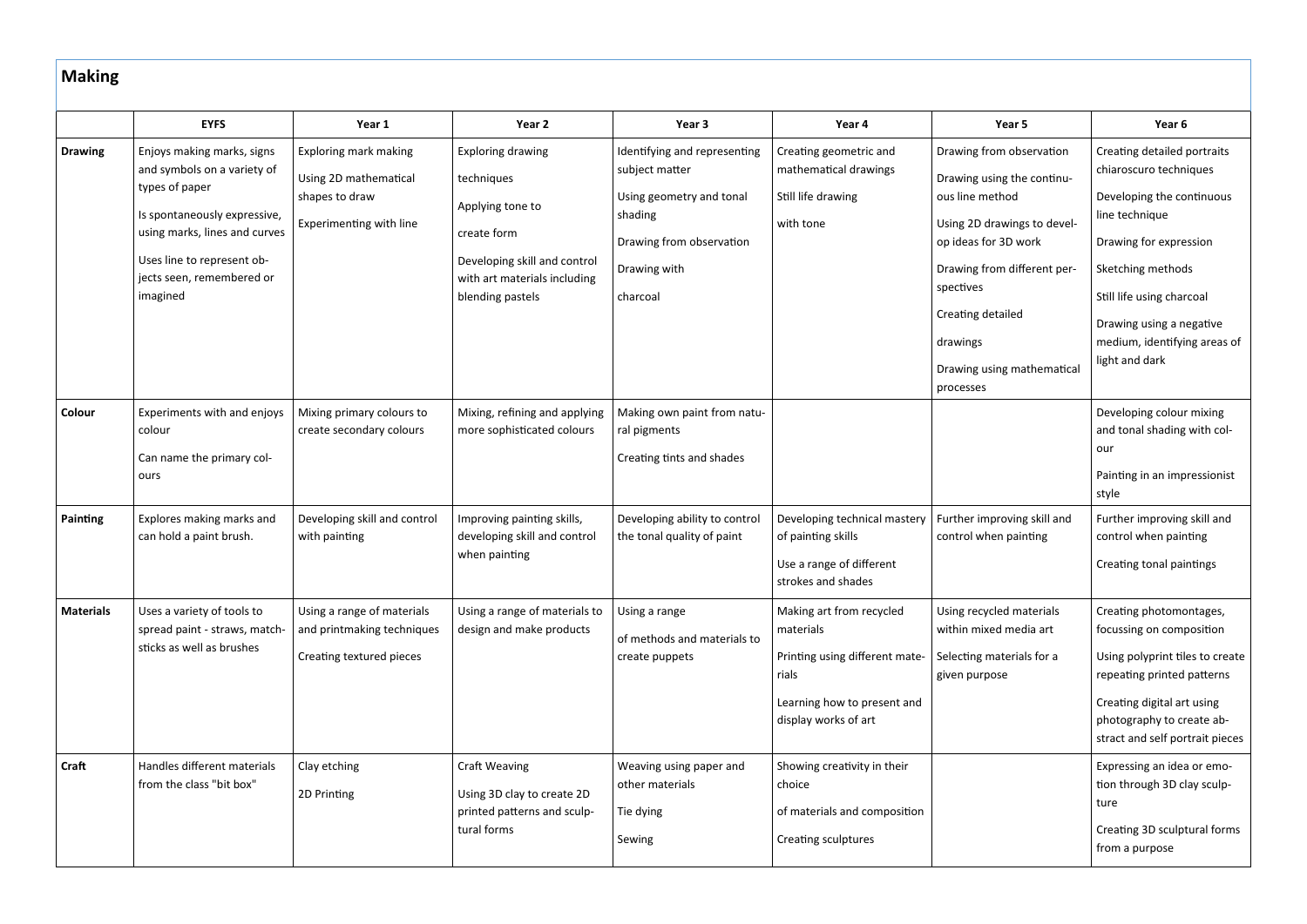#### **Ideas**

|                                        | <b>EYFS</b>                                                   | Year 1                                                                                                                                                        | Year 2                                                                                                                                                                                            | Year 3                                                                                                                                                                           | Year 4                                                                                                                                                                                                                          | Year 5                                                                                                                                                                                                                   | Year 6                                                                                                                                                                                                                                                                               |
|----------------------------------------|---------------------------------------------------------------|---------------------------------------------------------------------------------------------------------------------------------------------------------------|---------------------------------------------------------------------------------------------------------------------------------------------------------------------------------------------------|----------------------------------------------------------------------------------------------------------------------------------------------------------------------------------|---------------------------------------------------------------------------------------------------------------------------------------------------------------------------------------------------------------------------------|--------------------------------------------------------------------------------------------------------------------------------------------------------------------------------------------------------------------------|--------------------------------------------------------------------------------------------------------------------------------------------------------------------------------------------------------------------------------------------------------------------------------------|
| <b>Sketchbooks</b>                     | Class displays                                                | Teacher led idea modelling<br>through discussion<br>Sketchbooks may be used<br>voluntarily to record<br>thoughts and ideas and ex-<br>periment with materials | Teacher led idea modelling<br>through discussion and<br>sketching<br>Sketchbooks may be used<br>voluntarily to record<br>thoughts and ideas,<br>develop skills and experi-<br>ment with materials | Using sketchbooks to gener-<br>ate ideas and observations<br>Expressing thoughts and<br>observations in sketchbooks<br>Making records of experi-<br>ments with various materials | Using sketchbooks for plan-<br>ning and refining ideas<br>Recording ideas for materials<br>and composition<br>Developing skill and tech-<br>nique using various media in<br>sketchbooks                                         | Working collaboratively to<br>explore ideas for meeting a<br>design brief<br>Developing and discuss ideas<br>through sketches<br>Enhancing knowledge of skill<br>and technique using various<br>media in sketchbooks     | Developing and discuss ideas<br>through sketches<br>Make personal investigations<br>of interests and record ob-<br>servations in sketchbooks<br>Record experiments with<br>various media and try out<br>techniques and processes<br>in sketchbooks before apply-<br>ing them         |
| Inspiration<br>from others             | Generates ideas from looking<br>at each others work           | Generating original ideas by<br>looking at other artists' work                                                                                                | Developing original artwork<br>from other sources<br>Studying natural forms in the<br>world around them and<br>relating it to their own art-<br>work                                              | Expressing original thoughts<br>and ideas about the art of<br>others                                                                                                             | Using literary sources to<br>convey ideas through art                                                                                                                                                                           | Using the work of artists' to<br>explore own ideas<br>Expressing ideas and feelings<br>about familiar products                                                                                                           | Learning ways that artists<br>represent their ideas through<br>painting<br>Developing personal, imagi-<br>native responses to a theme                                                                                                                                                |
| <b>Creating</b><br>original<br>artwork | Is spontaneously expressive,<br>using marks, lines and curves | Exploring ideas through<br>practical activities<br>Creating original patterns and<br>designs                                                                  | Working instinctively with<br>clay to create unique designs<br>Representing themselves<br>through art<br>Creating art on themes of<br>personal interest                                           | Representing themselves and<br>their family through their art<br>Controlling materials to<br>achieve a desired effect                                                            | Expressing thoughts and<br>feelings through tactile crea-<br>tion of own work<br>Manipulating composition<br>and materials to<br>achieve a desired effect<br>Representing ideas from<br>multiple viewpoints and<br>perspectives | Designing new architectural<br>forms to satisfy their own<br>ideas and intentions<br>Designing and inventing new<br>products<br>Linking artwork to<br>literary sources<br>Creating ideas for inventions<br>for a purpose | Expressing ideas about art<br>through messages, graphics,<br>text and images<br>Producing personal interpre-<br>tations of cherished objects<br>Expressing their own ideas<br>and feelings through pattern<br>Creating imaginative and<br>expressive 3D forms to con-<br>vey meaning |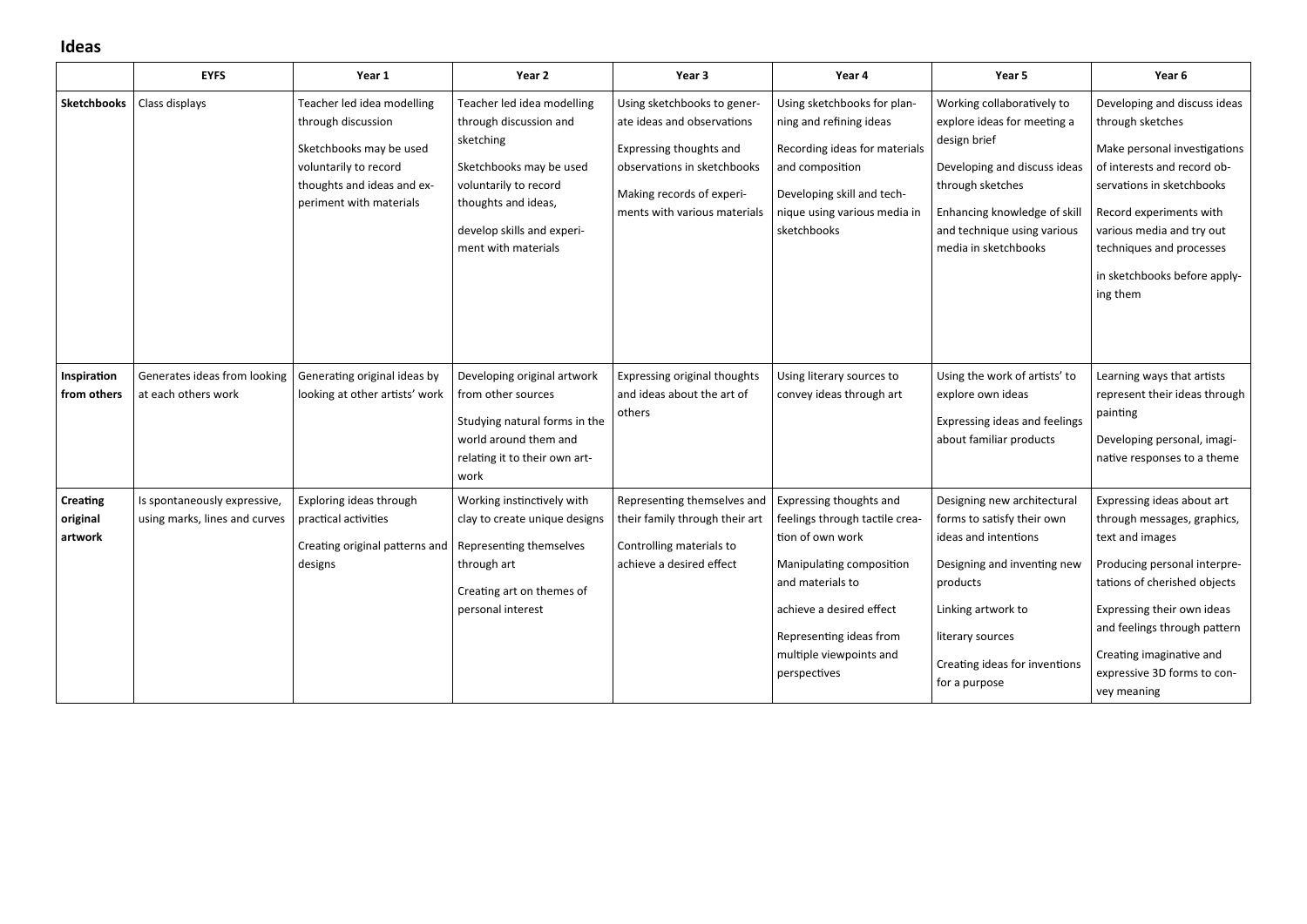#### **Formal Elements**

|                   | <b>EYFS</b>                                                                                                                                                                                                      | Year 1                                                                                                                                                                                                                                                                      | Year 2                                                                                                                                                                                           | Year 3                                                                                                                                                                                                                                                                                                                | Year 4                                                                                                                                                                                                      | Year 5                                                                                                                             | Year 6                                                                                                                                                                                                                                                             |
|-------------------|------------------------------------------------------------------------------------------------------------------------------------------------------------------------------------------------------------------|-----------------------------------------------------------------------------------------------------------------------------------------------------------------------------------------------------------------------------------------------------------------------------|--------------------------------------------------------------------------------------------------------------------------------------------------------------------------------------------------|-----------------------------------------------------------------------------------------------------------------------------------------------------------------------------------------------------------------------------------------------------------------------------------------------------------------------|-------------------------------------------------------------------------------------------------------------------------------------------------------------------------------------------------------------|------------------------------------------------------------------------------------------------------------------------------------|--------------------------------------------------------------------------------------------------------------------------------------------------------------------------------------------------------------------------------------------------------------------|
| Colour            | Knows the names of colours<br>including primary colours.                                                                                                                                                         | Learning the names of the<br>primary colours and that they<br>can be mixed to make sec-<br>ondary colours<br>Creating and describing<br>different shades of one colour<br>using paint<br>Choosing and justifying ap-<br>propriate colours to reflect a<br>theme and purpose | Developing their knowledge<br>of mixing primary colours to<br>create secondary colours<br>(paint and pastels)<br>Describing their use of colour<br>to achieve a specified inten-<br>tion         | Experimenting with and dis-<br>cussing the pigments in natu-<br>ral products to make different<br>coloured paints<br>Increasing awareness of ma-<br>nipulating paint to achieve<br>more accurate colours and<br>shades<br>Articulating their understand-<br>ing of application of colour to<br>paint sculptural forms | Analysing and describing the<br>use of colour within artists'<br>work<br>Manipulating colour and<br>pattern to create prints<br>Describing how great artists<br>mixed and applied paint                     | Defining and using more<br>complex colours<br>Selecting and mixing colours<br>to depict own thoughts, feel-<br>ings and intentions | Selecting colours to accurately<br>reflect objects in a still life com-<br>position<br>Expressing feelings, emotions and<br>events through colour mixing<br>Recreating colours used by im-<br>pressionist painters                                                 |
| Form and<br>Space | Experimenting with plasticine,<br>clay and dough.<br>3D junk materials.<br>Clay-rolling cutting coiling.<br>Using clay to make pots,<br>pinch, coil or slab built pots.<br>Making impressions on mate-<br>rials. | Learning about form and<br>space through 3D sculptures<br>inspired by nature and ani-<br>mals<br>Developing language and<br>understanding of form and<br>space through whole class<br>sculpture                                                                             | Extending their ability to<br>articulate 3D form and space<br>through practical activities.<br>Creating 3D drawings                                                                              | Developing ability to describe<br>and model form in 3D using a<br>range of materials.                                                                                                                                                                                                                                 | Analysing and describing the<br>use of form within artists'<br>work<br>Further extending their ability<br>to describe and model form<br>and space in 3D using a range<br>of materials.                      | Make progress in their ability<br>to describe and model form<br>and space in 3D using a range<br>of materials.                     | Conveying, expressing and articu-<br>lating a message or emotion<br>through 3D sculpture<br>Analysing and evaluating an<br>artists' use of form                                                                                                                    |
| Line              | Enjoys making marks, signs<br>and symbols on a variety of<br>types of paper<br>Is spontaneously expressive,<br>using marks, lines and curves                                                                     | Using and expressing line to<br>represent a landscape and<br>water<br>Learning the vocabulary to<br>describe different types of<br>lines: vertical, horizontal,<br>crosshatched, wavy<br>Experimenting with line                                                            | Creating portraits by control-<br>ling and defining their use of<br>line for expression.<br>Drawing lines with increased<br>skill, awareness and control                                         | Expressing line in different<br>ways to express geometric<br>and organic forms                                                                                                                                                                                                                                        | Analysing and describing the<br>use of line within artists' work<br>Using knowledge of lines of<br>symmetry to help draw accu-<br>rate shapes                                                               | <b>Extending and expressing</b><br>drawings using a developing<br>understanding of line                                            | Articulating their deepening<br>knowledge of line to create por-<br>traits<br>Developing continuous line draw-<br>ing, developing control, expres-<br>sion, shape, form and detail<br>Adapting the techniques of other<br>artists to create abstract draw-<br>ings |
| Pattern           | Using a variety of objects to<br>print. Pattern and sequence.<br>Using body parts to print.<br>Using fruit and vegetables.<br>Mono printing.<br>String blocks and polystyrene.                                   | Understanding patterns in<br>nature from observation<br>Making patterns in a range of   Identifying and relating man-<br>materials to develop their<br>understanding<br>Designing and creating own<br>patterns                                                              | Creating a pattern of their<br>choosing<br>made and natural repeating<br>patterns<br>Learning a range of tech-<br>niques to express their<br>knowledge of repeating and<br>non-repeating pattern | Constructing patterns through<br>craft methods to further their<br>knowledge and understand-<br>ing                                                                                                                                                                                                                   | Analysing and describing the<br>use of pattern within artists'<br>work<br>Creating original outcomes<br>through the use of colour and<br>pattern, using geometric,<br>repeating and symmetrical<br>patterns | Constructing images through<br>various methods to further<br>their knowledge and under-<br>standing                                | Using knowledge and under-<br>standing of patterns to represent<br>feelings and emotions<br>Extending and articulating their<br>knowledge of pattern from multi-<br>ple sources to create sophisticat-<br>ed original artwork                                      |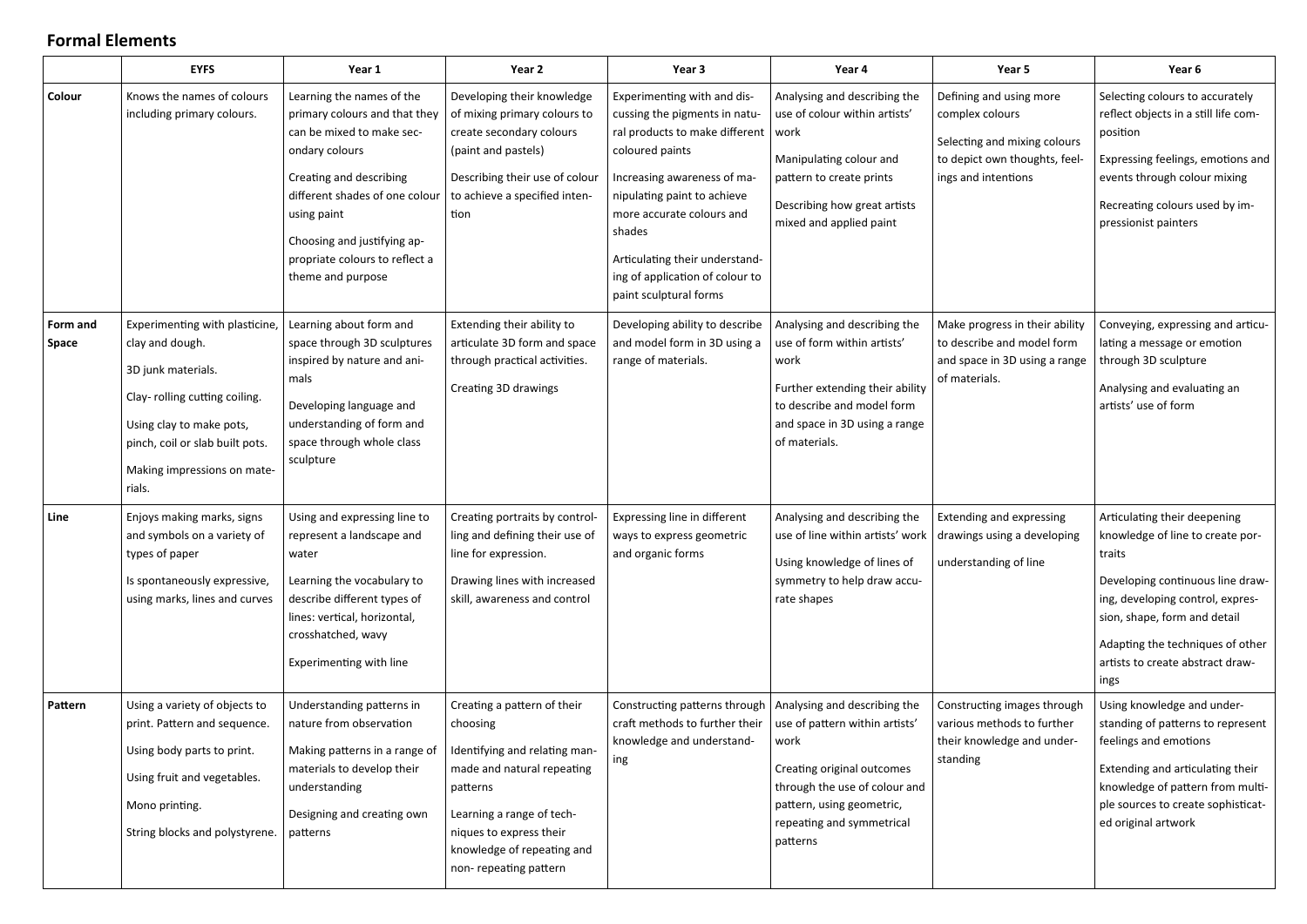|                | <b>Formal Elements Cont</b>                                                                          |                                                                                                                                                                                         |                                                                                                                                                                                               |                                                                                                                                                                                                  |                                                                                                                                                                                   |                                                                                                                                                                                   |                                                                                                                                                                                                                      |
|----------------|------------------------------------------------------------------------------------------------------|-----------------------------------------------------------------------------------------------------------------------------------------------------------------------------------------|-----------------------------------------------------------------------------------------------------------------------------------------------------------------------------------------------|--------------------------------------------------------------------------------------------------------------------------------------------------------------------------------------------------|-----------------------------------------------------------------------------------------------------------------------------------------------------------------------------------|-----------------------------------------------------------------------------------------------------------------------------------------------------------------------------------|----------------------------------------------------------------------------------------------------------------------------------------------------------------------------------------------------------------------|
|                | <b>EYFS</b>                                                                                          | Year 1                                                                                                                                                                                  | Year 2                                                                                                                                                                                        | Year 3                                                                                                                                                                                           | Year 4                                                                                                                                                                            | Year 5                                                                                                                                                                            | Year 6                                                                                                                                                                                                               |
| Shape          | Can name basic shapes<br>Pulls apart and reconstructs<br>basic shapes                                | Creating abstract composi-<br>tions using various shapes<br>Identifying, making and de-<br>scribing their use of shape for<br>print                                                     | Composing geometric de-<br>signs by adapting and synthe-<br>sising the work of others                                                                                                         | Identifying 2D shapes within<br>images and objects<br>Identifying, drawing and<br>labelling simple shapes found<br>in everyday objects<br>Creating and forming shapes<br>from 3D materials       | Analysing and describing the<br>use of shape within artists'<br>work<br>Expressing geometric compo-<br>sitions using mathematical<br>shapes                                       | Composinoriginal designs by<br>adapting and synthesising<br>the work of others<br>Analysing and evaluating an<br>artists' use of shape                                            | Sketching the key shapes<br>objects from different angles<br>when drawing still life<br>mitating the techniques of<br>other artists, they use simpli-<br>fied shapes and lines to cre-<br>ate more abstract drawings |
| <b>Texture</b> | Names of textures<br>smooth, bumpy, rough, soft,<br>hard,<br>Add sand, glue, sawdust for<br>texture. | Selecting, describing and<br>using appropriate materials<br>to create different textures                                                                                                | Identifying and describing<br>different textures<br>Selecting and using appropri-<br>ate materials to create tex-<br>tures                                                                    | Analysing and describing the<br>use of texture within artists<br>work                                                                                                                            | Using a range of materials to<br>express more complex tex-<br>tures                                                                                                               | Developing knowledge and<br>understanding of texture<br>through practical making<br>activities                                                                                    | Understand how artists ma-<br>nipulate materials to create<br>texture in a range of artwork.                                                                                                                         |
| <b>Tone</b>    | Sort colours into light and<br>dark<br>Begin to name light blue,<br>dark blue etc within colours.    | Learning that tone refers to<br>the lightness or darkness of<br>something<br>Developing understanding of<br>use of different tints and<br>shades to create simple tone<br>in their work | Experimenting with pencils to<br>create more complex tones<br>learning that different ways<br>of holding a pencil affects the<br>tone created<br>Using tone to create 3D form<br>when drawing | Applying and blending char-<br>coal to create more sophisti-<br>cated areas of tone<br>Learning and applying four<br>simple rules of shading<br>Developing skill and control<br>when using tone. | Analysing and describing the<br>use of tone within artists'<br>work<br>Using a variety of tones to<br>achieve different effects<br>Understanding of tone to<br>create a 3D effect | Developing an increasing<br>sophistication in the use of<br>tone to describe objects<br>when drawing from observa-<br>tion<br>Analysing and evaluating an<br>artists' use of tone | Deliberately manipulating<br>tone to portray emotions -<br>using 'halo' and 'chiaroscuro'<br>techniques<br>Increasing awareness of how<br>to use tone to describe light<br>and shade, contrast and<br>shadow         |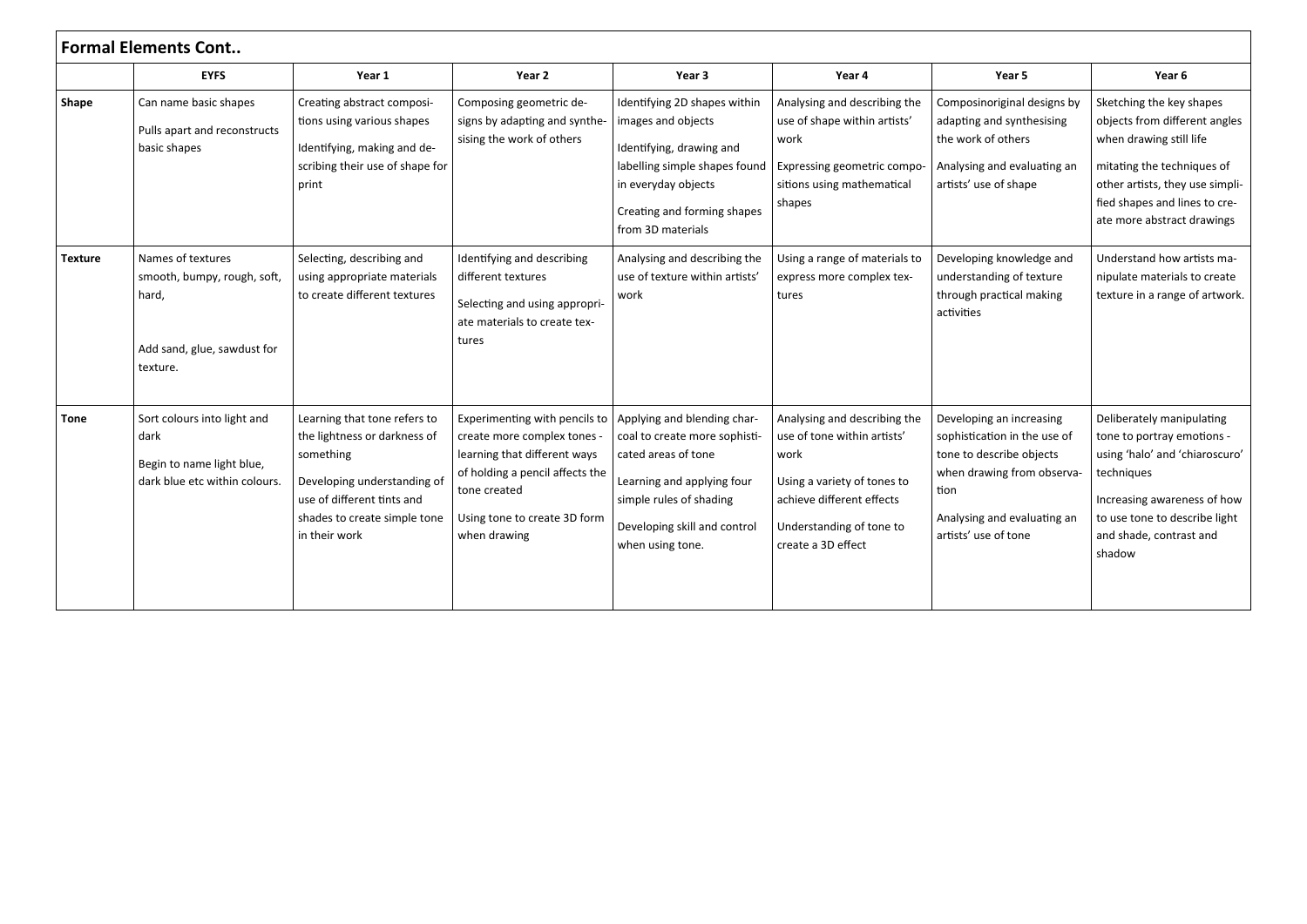## **Knowledge of Artists**

| <b>EYFS</b>                                                                                   | Year 1                                                                                       | Year 2                                                                                          | Year 3                                                                                    | Year 4                                                                                                                                                | Year 5                                                                                           | Year 6                                                                                                                                |
|-----------------------------------------------------------------------------------------------|----------------------------------------------------------------------------------------------|-------------------------------------------------------------------------------------------------|-------------------------------------------------------------------------------------------|-------------------------------------------------------------------------------------------------------------------------------------------------------|--------------------------------------------------------------------------------------------------|---------------------------------------------------------------------------------------------------------------------------------------|
| Wassily Kandinsky<br>Concentric Circles to<br>learn about shapes                              | Beatriz Milhazes Understand-<br>ing that abstract art uses<br>shapes and colours and experi- | Inspired by the work of Max<br>Ernst, pupils learn the tech-<br>nique 'frottage' (taking a rub- | Discussing and analysing<br>Mother's Day by Carl Giles,<br>before using the piece as      | Luz Perez Ojeda's lenticular prints as<br>inspirations for creating optical illusion<br>portraits                                                     | Using architect Friedensreich<br>Hundertwasser's work as inspi-<br>ration for their own house    | Researching and adopting the style of<br>the impressionist painters, inspired<br>by the work of Claude Monet                          |
| and colours                                                                                   | menting with composition                                                                     | bings from uneven surfaces)                                                                     | inspiration for their own<br>cartoon style drawings to<br>represent their family          | Using Barbara Hepworth's work as<br>inspiration for soap sculptures                                                                                   | designs                                                                                          | Creating a repeated pattern through<br>printing, inspired by William Morris                                                           |
| Morris Louis Drip<br>Paintings to learn<br>about colours-could<br>also have added<br>texture. | <b>Bridget Riley Experimenting</b><br>with line drawing<br>Exploring David Hockney and       | Exploring and replicating Ed<br>Ruscha's use of shading and<br>tone to create a 3D look         | Diego Velázquez's painting<br>Old Woman Cooking Eggs to<br>illustrate tints and shades of | Learning about the life and work of<br>Paul Cézanne and how he influenced<br>the shift to modern art, pupils learn to<br>replicate his painting style | Analysing the messages within<br>Banksy's Clacton Pigeon Mural<br>Creating symmetrical, abstract | Analysing and evaluating Nighthawks<br>by Edward Hopper, looking at what<br>the scene depicts and the formal<br>elements of the piece |
| Henri Matisse Draw-                                                                           | Vija Celminss' use of materials<br>to represent water                                        | Recreating Clarice Cliff's Circle<br>Tree plate designs                                         | colour                                                                                    | Exploring composition for still life draw<br>ing through the work of Giorgio Moran<br>di                                                              | prints in the style of Andy<br>Warhol's Rorschach                                                | Learning how to represent emotion<br>through art using the work of artist<br>Kathe Kollwitz as an example                             |
| ing With Scissors                                                                             |                                                                                              |                                                                                                 |                                                                                           | Analysing the formal elements of David                                                                                                                |                                                                                                  | Exploring symbolism and tone in                                                                                                       |
| Collage Banner                                                                                | Exploring Jasper Johns' use of                                                               | Using Nancy McCroskey's                                                                         |                                                                                           | Hockney's painting My Parents before                                                                                                                  | Developing the ability to read                                                                   | Pablo Picasso's, Guernica                                                                                                             |
|                                                                                               | colour                                                                                       | mural, Suite in Black, White<br>and Grey to explore and devel-                                  |                                                                                           | reenacting the scene depicted                                                                                                                         | a picture with empathy<br>through the analysis of John                                           | Analysing Mark Wallinger's Ecce                                                                                                       |
|                                                                                               |                                                                                              | op the skill of shading                                                                         |                                                                                           | Exploring the formal elements of Paula                                                                                                                | Singer Sargent's picture Gassed                                                                  | Homo sculpture                                                                                                                        |
|                                                                                               | Comparing Wassily Kandinsky,                                                                 |                                                                                                 |                                                                                           | Rego's The Dance                                                                                                                                      |                                                                                                  | Learning about photomontage                                                                                                           |
|                                                                                               | Renata Bernal and Ilya Bolo-                                                                 |                                                                                                 |                                                                                           | Analysing Edward Hopper's A Table for                                                                                                                 |                                                                                                  | through the work of Hannah Hoch,                                                                                                      |
|                                                                                               | towsky's use of shapes within                                                                | Using Damien Hirst's Cornuco-                                                                   |                                                                                           | Ladies, pupils create a role-play of the                                                                                                              | Developing ideas for 3D work                                                                     | Peter Kennard and Jerry Uelsmann                                                                                                      |
|                                                                                               | their works                                                                                  | pia as inspiration for drawing                                                                  |                                                                                           | piece from a different perspective                                                                                                                    | through 2D drawings, following                                                                   | Using art to communicate meaning in                                                                                                   |
|                                                                                               |                                                                                              |                                                                                                 |                                                                                           | Exploring Pieter Brueghel's painting,<br>Children's Games before recreating it                                                                        | methods used by Magdalene<br>Odundo                                                              | the style of Jenny Holzer's truisms                                                                                                   |
|                                                                                               | Exploring the stories behind<br>seaside inspired pieces by                                   | Analysing the work of Julian<br>Opie and creating portraits in                                  |                                                                                           | as a photo collage, with a modern twist                                                                                                               |                                                                                                  | Analysing the work of Edward Wes-<br>ton, children observe the abstract-                                                              |
|                                                                                               | Pierre Auguste Renoir, Joaquín                                                               | his style                                                                                       |                                                                                           | Analysing abstract art through the work                                                                                                               |                                                                                                  | looking images created through                                                                                                        |
|                                                                                               | Sorolla and Peder Severin                                                                    |                                                                                                 |                                                                                           | of Fiona Rae                                                                                                                                          |                                                                                                  | macro photography before creating                                                                                                     |
|                                                                                               | Krøyer                                                                                       | Using the work of Edwina                                                                        |                                                                                           | Creating collages in the style of                                                                                                                     |                                                                                                  | their own in a similar style                                                                                                          |
|                                                                                               |                                                                                              | Bridgeman as inspiration for                                                                    |                                                                                           | Giuseppe Arcimboldo                                                                                                                                   |                                                                                                  | Examining Edvard Munch's The                                                                                                          |
|                                                                                               | Vincent Van Gogh > creating a                                                                | creating clothes peg figures                                                                    |                                                                                           | Exploring the work of Sokari Douglas                                                                                                                  |                                                                                                  | Scream, looking specifically at mood<br>and expression                                                                                |
|                                                                                               | textured collage for his                                                                     | and evaluating her work                                                                         |                                                                                           | Camp and creating word sculpture                                                                                                                      |                                                                                                  |                                                                                                                                       |
|                                                                                               | painting Fishing Boats on the                                                                |                                                                                                 |                                                                                           | Exploring the work of El Anatsui and                                                                                                                  |                                                                                                  | Using Paul Cezanne's Still Life with                                                                                                  |
|                                                                                               | Beach at Les Saintes-Maries-de                                                               |                                                                                                 |                                                                                           | creating sculpture in the same style -                                                                                                                |                                                                                                  | Apples, Jaromir Funke's Composition                                                                                                   |
|                                                                                               | - la-Mer                                                                                     | Creating a giant piece of mixed                                                                 |                                                                                           | using recycled materials                                                                                                                              |                                                                                                  | - glass and ball and Ben Nicholson's<br>1946 (still life) as inspiration for still                                                    |
|                                                                                               |                                                                                              | media work in a pop art style<br>inspired by Roy Lichtenstein                                   |                                                                                           |                                                                                                                                                       |                                                                                                  | life composition                                                                                                                      |
|                                                                                               | Recreating Louise Bourgeois's                                                                |                                                                                                 |                                                                                           |                                                                                                                                                       |                                                                                                  | Using Paul Cezanne's Still Life with                                                                                                  |
|                                                                                               | giant spider sculpture, Maman                                                                |                                                                                                 |                                                                                           |                                                                                                                                                       |                                                                                                  | Apples, to develop ability to add                                                                                                     |
|                                                                                               |                                                                                              |                                                                                                 |                                                                                           |                                                                                                                                                       |                                                                                                  | colour effectively to still life                                                                                                      |
|                                                                                               |                                                                                              |                                                                                                 |                                                                                           |                                                                                                                                                       |                                                                                                  |                                                                                                                                       |
|                                                                                               |                                                                                              |                                                                                                 |                                                                                           |                                                                                                                                                       |                                                                                                  |                                                                                                                                       |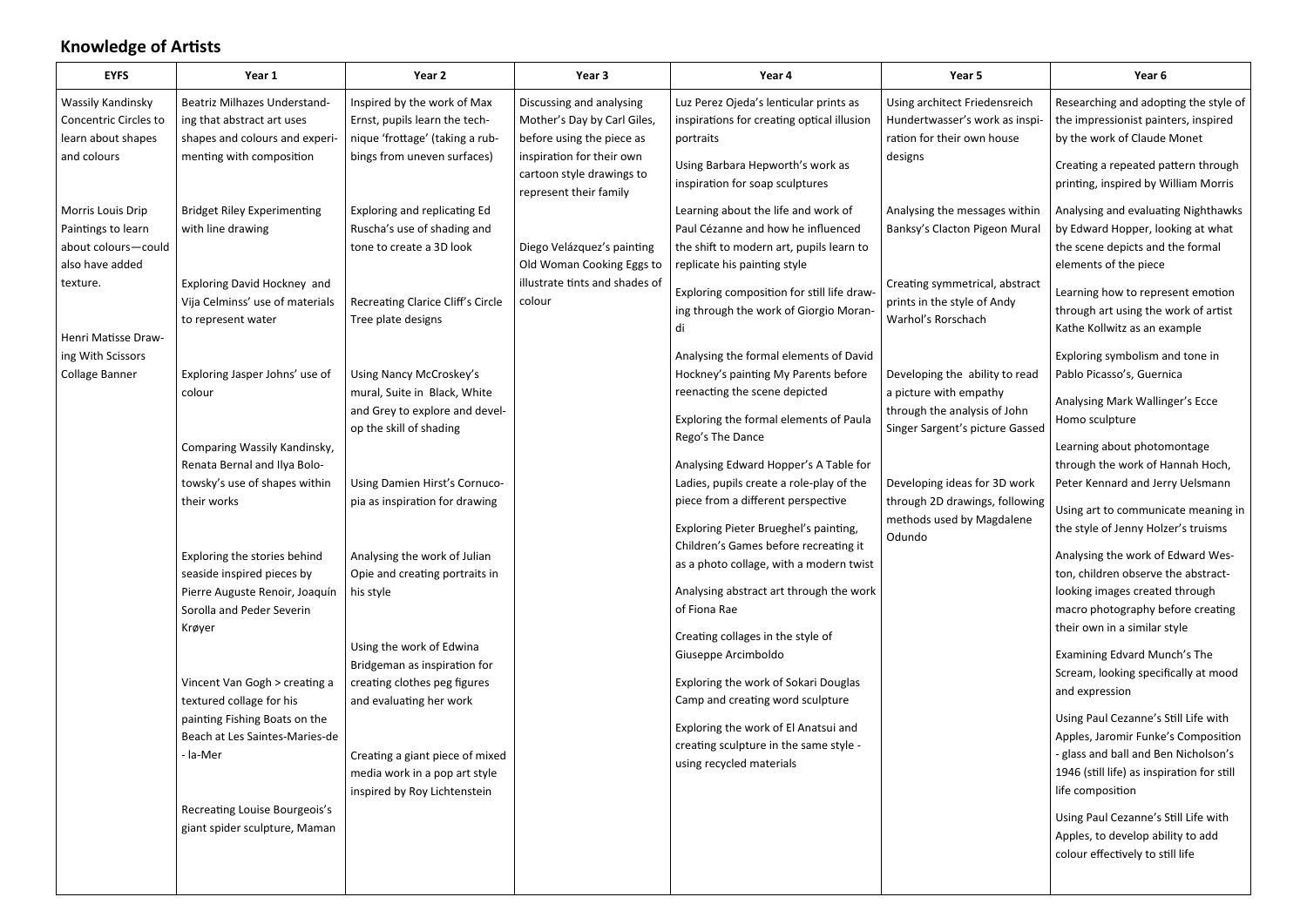### **Evaluation**

| <b>EYFS</b>                                                  | Year 1                                                                                                                                      | Year 2                                                                                                                                                         | Year 3                                                                                                                                                                    | Year 4                                                                                                                                                                    | Year 5                                                                                                                                                                                                                                                   | Year 6                                                                                                                                                                                                          |
|--------------------------------------------------------------|---------------------------------------------------------------------------------------------------------------------------------------------|----------------------------------------------------------------------------------------------------------------------------------------------------------------|---------------------------------------------------------------------------------------------------------------------------------------------------------------------------|---------------------------------------------------------------------------------------------------------------------------------------------------------------------------|----------------------------------------------------------------------------------------------------------------------------------------------------------------------------------------------------------------------------------------------------------|-----------------------------------------------------------------------------------------------------------------------------------------------------------------------------------------------------------------|
| Describes what they like or<br>dislike about their own work. | Recognising and describing key<br>features of their own and the<br>work of others<br>Describing what they think<br>about the work of others | When looking at creative work,<br>expressing clear preferences<br>and giving some reasons for<br>these using some basic lan-<br>guage of art (formal elements) | Reflecting on preferences<br>about their work in order to<br>improve it<br>Discussing art using an increas-<br>ingly sophisticated use of lan-<br>guage (formal elements) | Using their own and other's<br>opinions of their work to identi-<br>fy how to improve<br>Building a more complex vo-<br>cabulary when discussing art<br>(formal elements) | Regularly analysing and re-<br>flecting on their progress taking   both their own and others'<br>account of intentions and opin-<br>ions<br>Developing a greater under-<br>standing of vocabulary when<br>discussing their own and the<br>work of others | Giving reasoned evaluations of<br>work which takes account of<br>the starting points, intentions<br>and context behind the work<br>Using the language of art with<br>greater sophistication to dis-<br>cuss art |